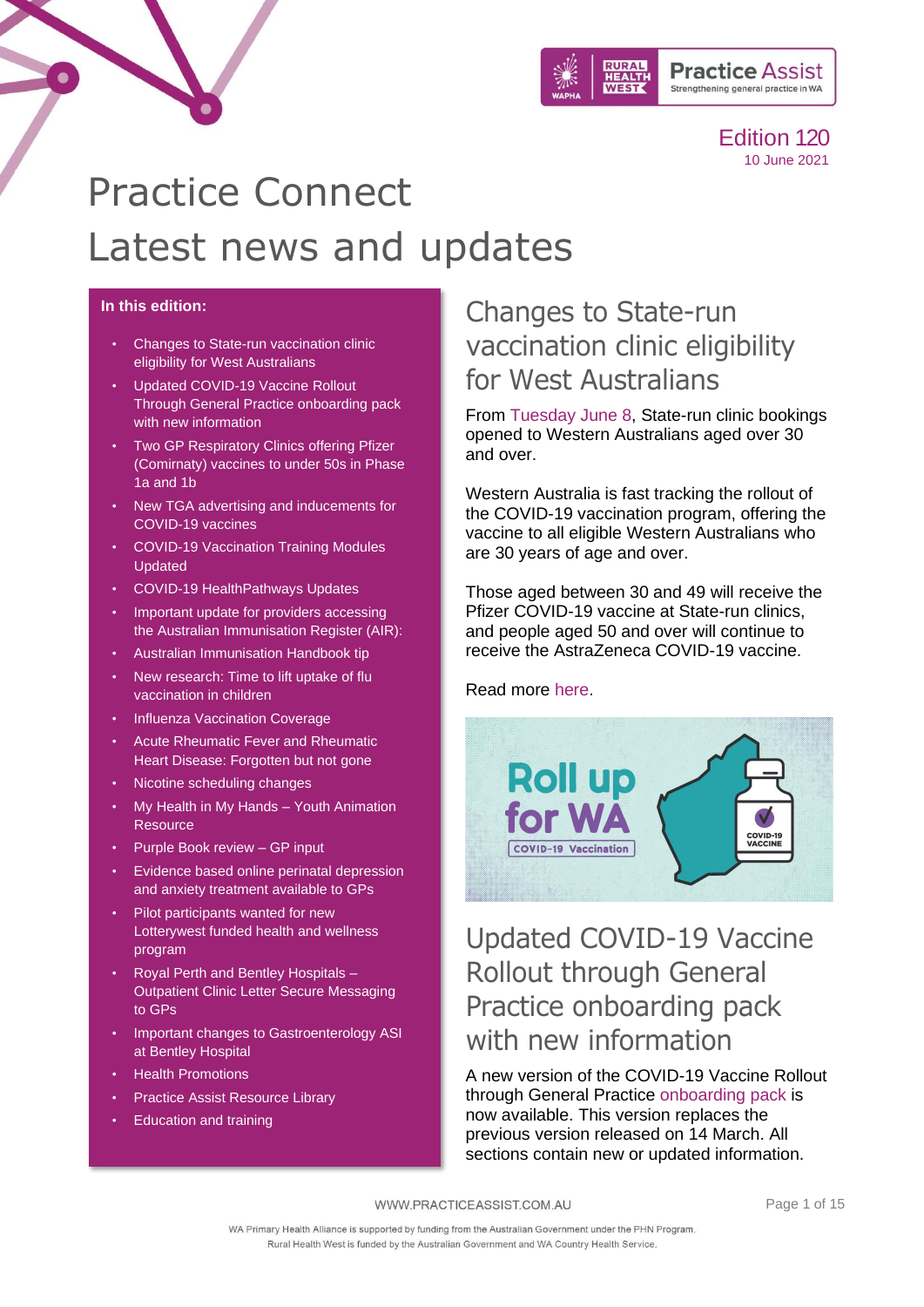



# <span id="page-1-0"></span>Two GP Respiratory Clinics offering Pfizer (Comirnaty) vaccines to under 50s in Phase 1a and 1b

In-line with Australian Government Federal [eligibility guidelines](https://www.health.gov.au/news/covid-19-vaccines-to-be-available-to-everyone-aged-40-years-and-over-0) two West Australian GP Respiratory Clinics are offering vaccines to people:

- aged over 40 and over
- all Aboriginal and Torres Strait Islander people aged 16 to 49
- NDIS participants aged 16 years and over and their carers (of any age); and
- temporary visa holders aged under 50 years who are currently in Australia and have been approved for return travel to Australia through the travel exemption process.

Albany GP Respiratory Clinic (Pioneer Health) began offering the Pfizer COVID-19 vaccine to under 50s who met the [eligibility criteria](https://www.health.gov.au/resources/apps-and-tools/covid-19-vaccine-eligibility-checker) on Saturday (June 5) and Victoria Park GP Respiratory Clinic on May 28.

Albany appointments can be made by calling 08 9892 0480

Patients who meet the eligibility criteria can request an appointment at the Victoria Park clinic by emailing [vicparkrespiratory@iinet.net.au](mailto:vicparkrespiratory@iinet.net.au) or calling 08 7905 7205. Email is preferred as phone lines are very busy. They will need to include:

- Proof of eligibility
- Contact details including mobile number, name and date of birth
- **•** Preferred Friday date and time either 9am to 12pm (morning session) or 12pm to 4pm (afternoon session)

### <span id="page-1-1"></span>New TGA advertising and inducements for COVID-19 vaccines

Arrangements by the Therapeutic Goods Administration (TGA) permit health professionals, businesses and media outlets to develop their own materials about TGA-approved COVID-19 vaccines. They also permit the offer of a range of rewards to people who have been fully vaccinated under the Government's COVID-19 vaccination program.

The new arrangements, which will be in place until the end of 2022, will give health professionals and Australian businesses more flexibility to contribute to the national conversation about vaccination. Health professionals can enhance vaccine uptake by publicly supporting vaccination and counter misinformation. Logistical information about when and where to be vaccinated can continue to be communicated.

This is provided the content is consistent with Government messaging and does not contain:

- references to specific brands of vaccines, or compare different COVID-19 vaccines
- **•** statements that COVID-19 vaccines cannot cause harm or have no side effects
- any statement that is false or misleading
- promotion of any vaccine that has not been approved by the TGA.

Read the full TGA statement [here.](https://www.tga.gov.au/media-release/new-regulatory-arrangements-support-businesses-and-health-professionals-communicate-and-incentivise-covid-19-vaccination)

WWW.PRACTICEASSIST.COM.AU

Page 2 of 15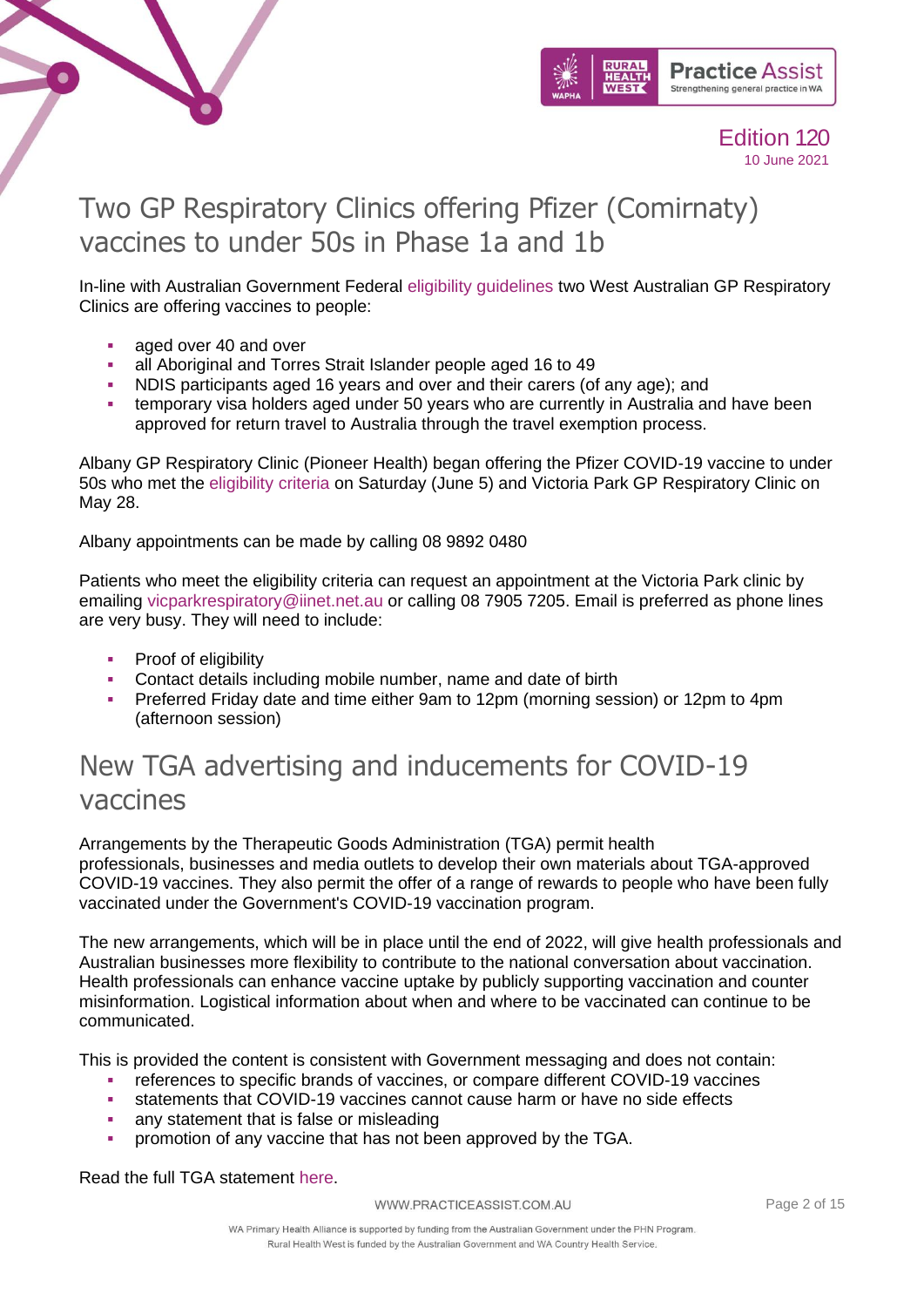



# <span id="page-2-0"></span>COVID-19 Vaccination Training Modules Updated

Updates have occurred to the COVID-19 vaccination training program on Friday 28th May. Module progress and completion have not been affected. You are expected to login and view the new information. A summary of the updates can be found in the announcement forum. All changes within the modules are identified by 'NEW' in red. You can log-in to the training modules [here.](https://covid19vaccinationtraining.org.au/login/index.php)

### <span id="page-2-1"></span>COVID-19 HealthPathways Updates

The following content updates have now been published on the HealthPathways site:

#### [COVID-19 Vaccination Information:](https://linkprotect.cudasvc.com/url?a=https%3a%2f%2fwapha.us11.list-manage.com%2ftrack%2fclick%3fu%3dc973db7b85e56f4c3d0eaacee%26id%3d6c02d986d3%26e%3d02c79a9d9f&c=E,1,x59URdw-ZRKbdrnwd9qBHs1_gii4ozyI_hnxqtwuVJj3XlA3JflpfPwvzEYpaPhhO0B_I8IqTRsUvD4eYJJ7PTV4YVJU9ZO3stbTslOZzhIbYXdbryyCcouCMmAC&typo=1)

- Added Clinical Editor's note to include information about referral options for practices not providing COVID-19 vaccines including link to the Vaccine Eligibility Checker and to Roll Up for WA for more information on who can get vaccinated now and a link to VaccinateWA online booking system.
- Updated national guidance resources under health professional section:
	- o The Thrombosis and Haemostasis Society of Australia and New Zealand (THANZ) COVID-19 Related Resources [Including Multidisciplinary VITT Guideline]
	- o COVID-19 Vaccination: Consent Form for COVID-19 Vaccination [updated 27 May 2021]
	- o Consent TGA COVID-19 vaccine: News and updates including TGA weekly safety report [27 May 2021]

#### [COVID-19 Vaccination Procedure](https://linkprotect.cudasvc.com/url?a=https%3a%2f%2fwapha.us11.list-manage.com%2ftrack%2fclick%3fu%3dc973db7b85e56f4c3d0eaacee%26id%3dca61accc00%26e%3d02c79a9d9f&c=E,1,MS0ik9IA37jjus7uDtHhUrP3JZXvcNoLpMwcUnCEvmjUx4EVKrZWwM40iiREfPV_S1VnSalCoZ1nRY2EDluPnx9Td7CoiNLr_SLaRR4a3x4QRqvG3yVn&typo=1)

- Updated information under:
	- $\circ$  Clinical Editor's note based on ATAGI and THANZ joint statement on TTS (23 May 2021)
	- o Medical conditions in Assessment of Risk section, including the addition of new section past medical history or family history of clots
	- o WA Vaccine Safety Surveillance advice and reporting.
- Added link to Roll Up for WA for information on eligibility and who can be vaccinated now.

#### [COVID-19 Assessment and Management:](https://linkprotect.cudasvc.com/url?a=https%3a%2f%2fwapha.us11.list-manage.com%2ftrack%2fclick%3fu%3dc973db7b85e56f4c3d0eaacee%26id%3da1fb5494f1%26e%3d02c79a9d9f&c=E,1,9kj5x3GpQrB3QTXhO6Z0UEPu0MQ3G_FtRDVUEXOz1C17RKMV_J3lzjB8y-21qrbAasUBhvshQE1DyBt4P1EVpy4fie8lPiPWXDt3ld9Rtkqkfg5jO0KHhilV&typo=1)

Updated Clinical Editor's note to include information for recent arrivals from Victoria about the change in entry conditions, testing and isolation requirements and exposure sites.

#### **Recently Reviewed Pathways**

- [Anaphylaxis](https://wa.communityhealthpathways.org/19327.htm)
- [Adverse Events Following Immunisation \(AEFIs\)](https://wa.communityhealthpathways.org/87896.htm)
- **•** [Integrated Team Care \(ITC\)](https://wa.communityhealthpathways.org/65938.htm)
- **[Dose Administration Aids](https://wa.communityhealthpathways.org/148159.htm)**
- **[Medication Management Review](https://wa.communityhealthpathways.org/35313_1.htm)**
- **[Fraudulent Access to Medicines](https://wa.communityhealthpathways.org/35451.htm)**
- **[Contraceptive Injection](https://wa.communityhealthpathways.org/63335.htm)**

To access HealthPathways please email the HealthPathways team at [healthpathways@wapha.org.au](mailto:healthpathways@wapha.org.au)

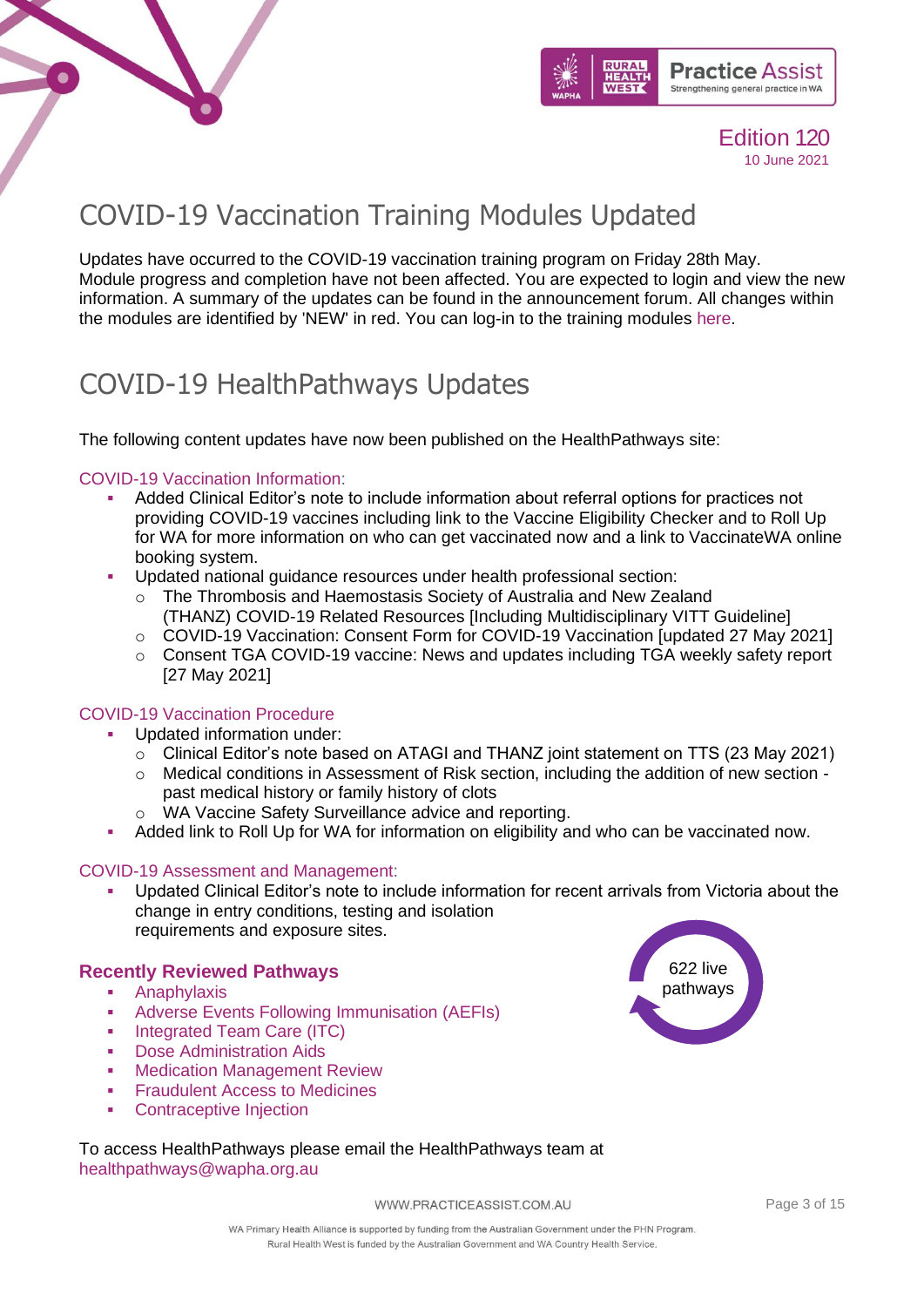



# <span id="page-3-0"></span>Important update for providers accessing the Australian Immunisation Register (AIR): Authentication file is ending; make the move to PRODA now

Services Australia has issued recent advice to providers who are currently using authentication file to access the Australian Immunisation Register (AIR) that they will need to transition to Provider Digital Access (PRODA). Through a PRODA account, providers can access AIR using Health Professional Online Services. **All authentication file access to AIR will be switched off by 30 September 2021** and some provider types will lose access sooner

Read the full announcement [here.](https://www.servicesaustralia.gov.au/organisations/health-professionals/news/authentication-file-ending-make-move-proda-now)

### <span id="page-3-1"></span>Australian Immunisation Handbook tip: Can a person with an egg allergy receive the 2021 influenza vaccine?

Egg allergy is not a contraindication to receiving the 2021 influenza vaccine, and people with egg allergy, including anaphylaxis, can be safely vaccinated with influenza vaccines. People with a history of anaphylaxis to egg can be vaccinated with a full vaccine dose in medical facilities with staff experienced in recognising and treating anaphylaxis. All staff performing vaccinations should be able to recognise and treat anaphylaxis.

Further information is available in the:

- **[Australian Immunisation Handbook](https://linkprotect.cudasvc.com/url?a=https%3a%2f%2fncirs.cmail19.com%2ft%2ft-l-mkddttt-ejtjjtdtk-d%2f&c=E,1,8doaDyKwvzf7d5fAlc5fSshprjUdOXtkKrvZ-NTuNDABOCkcpS9Gu07Psf87W818t4M4TaOpGGQtgj4M8Ya1NEN2aJAIMgh_YKhrObxKag,,&typo=1)**
- NCIRS Influenza vaccines for Australians: Provider information fact sheet and Frequently [Asked Questions](https://linkprotect.cudasvc.com/url?a=https%3a%2f%2fncirs.cmail19.com%2ft%2ft-l-mkddttt-ejtjjtdtk-h%2f&c=E,1,kF1rVd5KXZIZl1pI2NA2RkvifxMGsFmSDZsb1N_17PxYsQ4uevKBJr1IRgJ-tQ4nCfiFPy8UzQTcmuKgdDRHZCZEmPqoG-wXd3m9pSQuXCKIGehKCQ,,&typo=1)
- ASCIA Guidelines [Vaccination of the egg-allergic individual](https://linkprotect.cudasvc.com/url?a=https%3a%2f%2fncirs.cmail19.com%2ft%2ft-l-mkddttt-ejtjjtdtk-k%2f&c=E,1,u5UvmQjHDhljOa-M4xLzt6AzxNtdYs9_wzqVWtGydKotW6MI55osKyweUGEIlV0m1GI8vuInAbmWY0msSvREMzB4OzkJJVm9rrTTlznNFx8,&typo=1)

Please also refer to the [Influenza Immunisation HealthPathway.](https://wa.communityhealthpathways.org/52701.htm)

### <span id="page-3-2"></span>New research: Time to lift uptake of flu vaccination in children

Influenza vaccine uptake in children has grown in response to increased awareness and progressive expansion of funding, according to the authors of a Perspective published earlier this week in the Medical Journal of Australia.

All Australians aged 6 months or older are recommended to receive annual influenza vaccination, with free influenza vaccines for the highest risk groups provided by the National Immunisation Program (NIP). The NIP expanded in 2019 to include Aboriginal and Torres Strait Islander peoples of all ages (closing the funding gap for those aged 5 to <15 years), and in 2020, influenza vaccine was added to the NIP for all children aged 6–59 months.

While there was a 44% uptake in flu vaccine in children aged 6–59 months in 2020, the authors suggest that Australia needs further strategies to improve and sustain high coverage, such as greater access to vaccination services and tools to assist healthcare providers to promote influenza vaccine.

Read the full article [here.](https://www.mja.com.au/journal/2021/215/2/influenza-disease-and-vaccination-children-australia)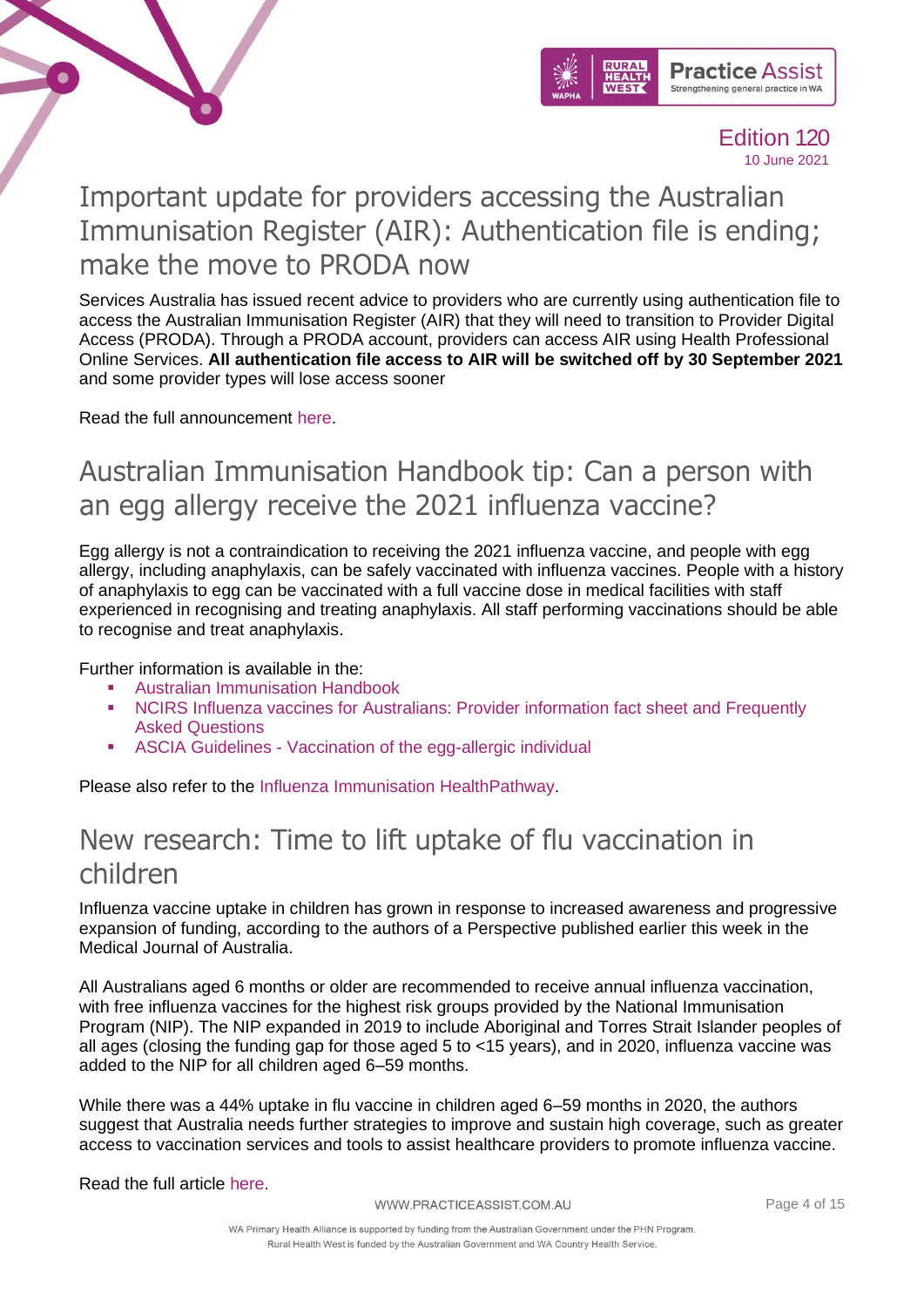



# <span id="page-4-0"></span>Influenza Vaccination Coverage

Influenza vaccination coverage rates continue to be lower in 2021 compared to the uptake in 2020. Amid the focus on COVID-19, people are reminded influenza can also cause serious respiratory illness and that immunisation provides the best protection for all ages. While people should get their seasonal flu vaccine as early as possible to optimise protection over the peak period for influenza infection in WA - typically from July to October - they should avoid getting it within 14 days of a COVID-19 vaccine dose

Influenza vaccination coverage update as at 4 June 2021:

- 579,268 influenza vaccinations were recorded in the AIR as administered in 2021. (20.1% coverage) – the same as at same time in 2019. Still well below last year.
- **Coverage for children aged >6 months to**  $\lt 5$  **years is 11.2%, coverage within this group was** 42.3% at the same time last year.
- Coverage for children aged 5 <12 years is 8.5%, compared with 34.8% at the same time last year.
- Coverage for adults aged 65 years or older is 53.4%, coverage within this group was 65.7% at the same time last year.
- Coverage for Aboriginal persons is 10.0% compared with 31.3% at the same time last year



Influenza vaccine doses and coverage - cumulative (AIR) - WA all ages, 2019-2021

WWW.PRACTICEASSIST.COM.AU

Page 5 of 15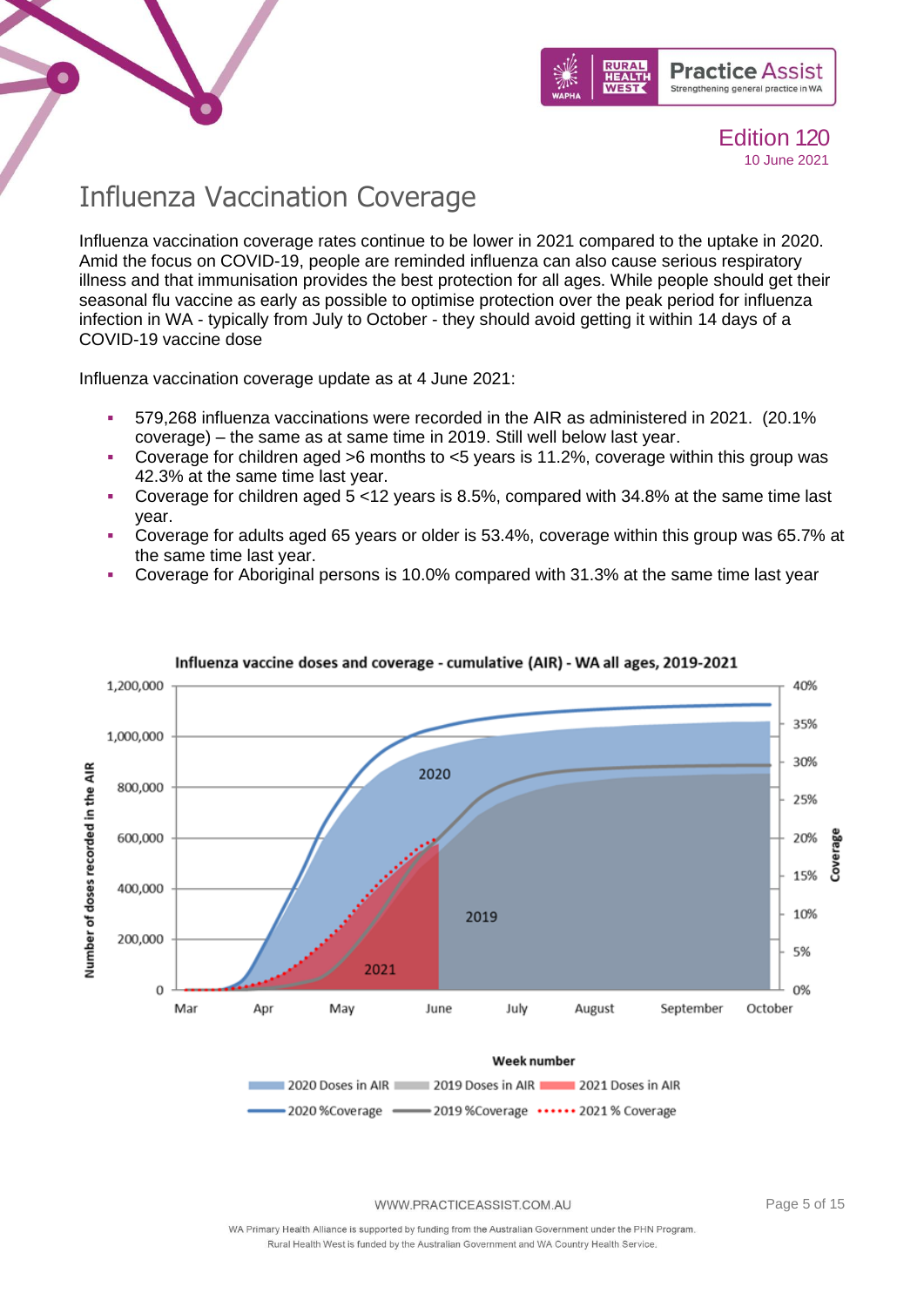



# <span id="page-5-0"></span>Acute Rheumatic Fever and Rheumatic Heart Disease: Forgotten but not gone

Rheumatic Heart Disease (RHD) is completely preventable and has been eradicated in most parts of the world. In WA the numbers keep climbing, with active cases increasing by 676% from 2010 to 2020.

General Practitioners (GPs) and general practice teams need to intervene early and test and treat group A streptococcus infections when first contracted, or else this can progress to causing heart valve damage and lead to surgical intervention or death.



Strep A bacteria can cause infection in various parts of the body,

including the throat (strep throat) and skin (skin sores, pyoderma, impetigo). Acute Rheumatic Fever (ARF) is an autoimmune response following a Strep A infection. After one or repeated cases of ARF, people can develop RHD which damages one or more of the four small heart valves. This valve damage can remain and often needs lengthy and painful antibiotic treatment.

Data from the Australian Institute of Health and Welfare (AIHW) shows that the burden of ARF and RHD continues to grow in Australia. RHD is rare in most high-income countries yet in Australia it is a disease of disadvantage, and persists in Aboriginal and Torres Strait Islander peoples, causing grief and heartache for many families and communities.

GPs and general practice teams also play a critical role in managing ARF and RHD along with helping to eliminate RHD. HealthPathwaysWA has recently updated the ARF pathway with up-todate, locally relevant information about the diagnosis and management of ARF. These updates reflect the changes to the *2020 Australian guideline for prevention, diagnosis and management of acute rheumatic fever and rheumatic heart disease.*

To help better prevent, diagnose and manage ARF and RHD, your practice could:

- Download the new [RHD Guidelines and Diagnosis App](https://www.rhdaustralia.org.au/apps)
- **•** Display posters and information available from RHD Australia at your practice. Available [resources](https://www.rhdaustralia.org.au/resources-search?search_api_views_fulltext=&field_field_resource_terms%5B0%5D=62) include posters for preventing ARF, as well as information for people living with ARF and RHD who might be concerned about COVID-19.
- Support your Aboriginal and Torres Strait Islander patients to have an annual health check utilising the Aboriginal and Torres Strait Islander Peoples Health Assessment available through the Medicare Benefits Schedule (MBS) item 715.
- **E** Ensure the GPs at your practice are aware of the updated ARF pathway on [HealthPathwaysWA.](https://wa.communityhealthpathways.org/)
- Encourage practice staff to complete the [free e-learning](https://www.rhdaustralia.org.au/e-learning-discussion-forum) available from RHD Australia. This elearning is suitable for GPs, nurses, Aboriginal and Torres Strait Islander Health Workers and Practitioners, and other health professionals.

This is the first article in a series of three articles on ARF and RHD. In the next edition, we will cover mandatory reporting to the WA RHD Register.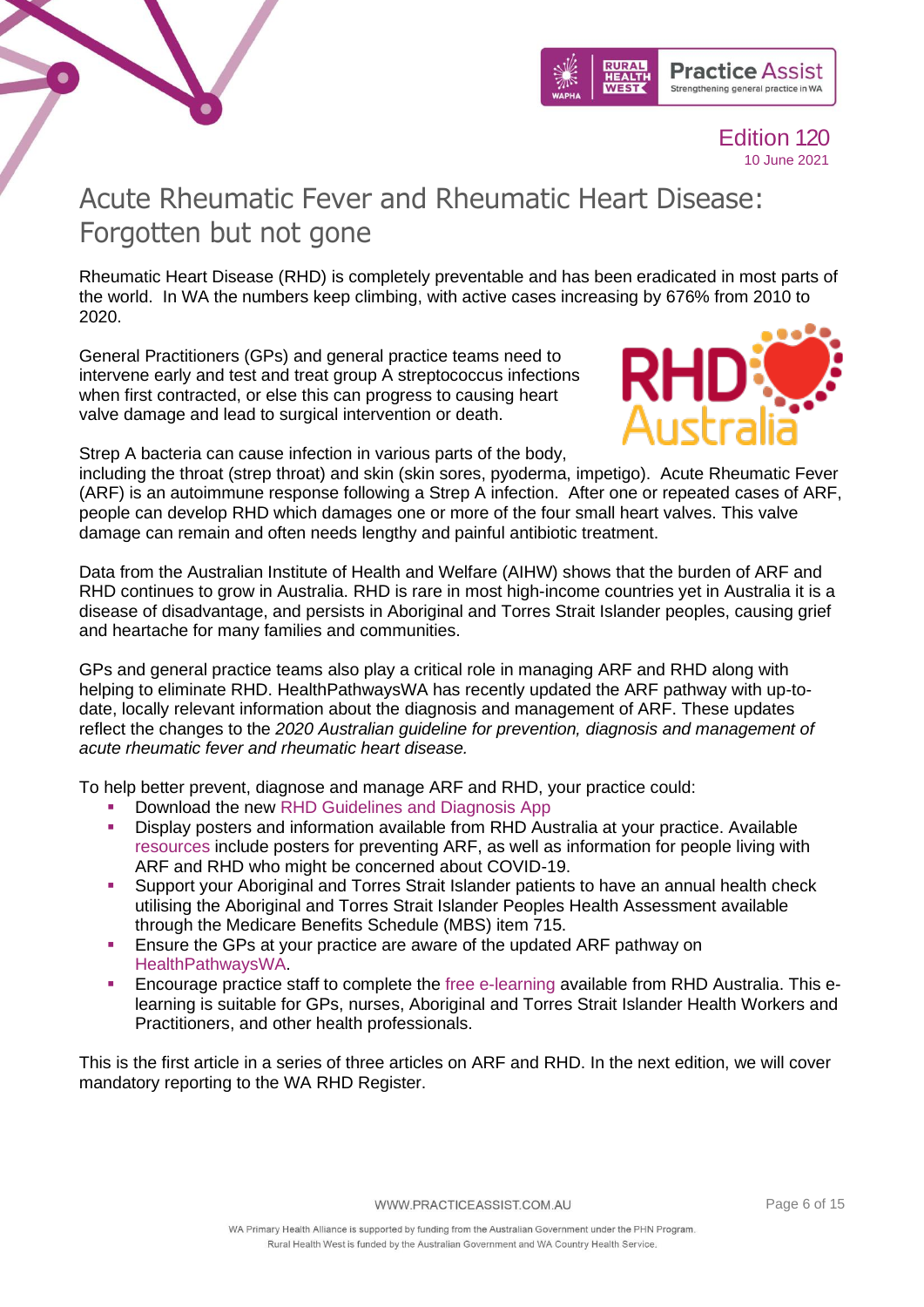



### <span id="page-6-0"></span>Nicotine scheduling changes

The latest NPS MedicineWise [podcast](https://www.nps.org.au/podcast/episode-28-nicotine-scheduling-changes-special-episode-1) discusses upcoming scheduling changes to nicotine vaping products coming into effect from 1 October 2021.

NPS MedicineWise CEO Adj A/Prof Steve Morris talks with Adjunct Prof John Skerritt and Ms Jenny Francis from the Health Products Regulation Group (HPRG) about why the regulation is being changed, which products are being affected, and what prescribers need to do to prepare for this change.

This [podcast](https://www.nps.org.au/podcast/episode-28-nicotine-scheduling-changes-special-episode-1) was developed with funding from the Australian Government Department of Health.



### <span id="page-6-1"></span>My Health in My Hands – Youth Animation Resource

The [Child and Youth Health Network](https://linkprotect.cudasvc.com/url?a=https%3a%2f%2fww2.health.wa.gov.au%2fArticles%2fA_E%2fChild-and-Youth-Health-Network&c=E,1,hpVhXZrBsKN7X4a6QdgsQ0-ewtD6Gs0-jjO4k_pV1c6vLaCRnagdxV9r7_9RowXSam7wc5_cWNMGi6ySiStCjDXP9btak0B-pXIwrmGTePU_pw,,&typo=1) in partnership with the project's youth advisory team, are proud to launch, *[My Health in My Hands](https://linkprotect.cudasvc.com/url?a=https%3a%2f%2fwww.healthywa.wa.gov.au%2fNews%2f2021%2fMy-Health-in-My-Hands&c=E,1,LdXc4srtG0cf8q8UXy44cRWykWm3YCgLfuu80e54bEjQUS_5NSGTcLnDAOlQsI-HtUpIO_W72FB_sGZ8lKzwLXcFkvZnP33Yq8lgFPH-mWQjPw,,&typo=1)*, an animation which aims to support young people become more independent with their health care. The animation is in response to information requested by young people involved in the [Community Consultations](https://linkprotect.cudasvc.com/url?a=https%3a%2f%2fww2.health.wa.gov.au%2f-%2fmedia%2fFiles%2fCorporate%2fgeneral-documents%2fYouth-Policy%2fPDF%2fYoung-people-have-a-say.pdf&c=E,1,nZxsGsTLuLUANICNPUz475JT2sWvU5_h4zbci3dTCXpMJmoxjcNDjeTATb9PYYzexcv8nJGK1NlvpGw0N6Veg9odjCYz0St1EIENiPj1LI8sf8ZMVw,,&typo=1) undertaken during the development of the *[WA](https://linkprotect.cudasvc.com/url?a=https%3a%2f%2fww2.health.wa.gov.au%2f-%2fmedia%2fFiles%2fCorporate%2fgeneral-documents%2fYouth-Policy%2fPDF%2fYouth-policy.pdf&c=E,1,hEwxg5giJf7sTdM22k1wfqR-PjbEzWU1dPsVaqGH463CgPyslR7BiRgyp5IUXxn_9Eq21_Z6uX6JNUhh7QZcS-ColChPDRGcmx9pzIbPcmCcVgE,&typo=1)  [Youth Health Policy 2018-2023](https://linkprotect.cudasvc.com/url?a=https%3a%2f%2fww2.health.wa.gov.au%2f-%2fmedia%2fFiles%2fCorporate%2fgeneral-documents%2fYouth-Policy%2fPDF%2fYouth-policy.pdf&c=E,1,hEwxg5giJf7sTdM22k1wfqR-PjbEzWU1dPsVaqGH463CgPyslR7BiRgyp5IUXxn_9Eq21_Z6uX6JNUhh7QZcS-ColChPDRGcmx9pzIbPcmCcVgE,&typo=1)*. It was widely reported by young people that an animation would be more accessible than a policy document.

*[My Health in My Hands](https://linkprotect.cudasvc.com/url?a=https%3a%2f%2fwww.healthywa.wa.gov.au%2fNews%2f2021%2fMy-Health-in-My-Hands&c=E,1,WzENMGMaIxODyHwBxXhjLvFcK_E_3519afWw38Yj5FEczDxhmObq6NjqNEndS3_duVd1AcyzHPL-I09A36KeDrA2kODSkyqBuvgeCyetzFg,&typo=1)* is aimed at young people residing in Western Australia aged 12 to 18 and summarises:

- how young people can expect to be treated by health professionals
- **•** information on their health privacy and confidentiality
- how to access Medicare
- tips on choosing a GP
- how to give feedback in relation to the health service received.

This animation is hosted on the Healthy WA website [here](https://linkprotect.cudasvc.com/url?a=https%3a%2f%2fwww.healthywa.wa.gov.au%2fNews%2f2021%2fMy-Health-in-My-Hands&c=E,1,mL8LFChrRXgZBEqdIwYJx02nNklqlidcFt7-uKMdGn4c3CpXDEVyROaL1u-EHCHpjMK8BRJ4aJbx9yGtZr1c9bnkZJ85hFAzUIVfQPW0WSxfs0BY&typo=1) and is free to be viewed and shared, and or played within your GP waiting rooms.



WWW.PRACTICEASSIST.COM.AU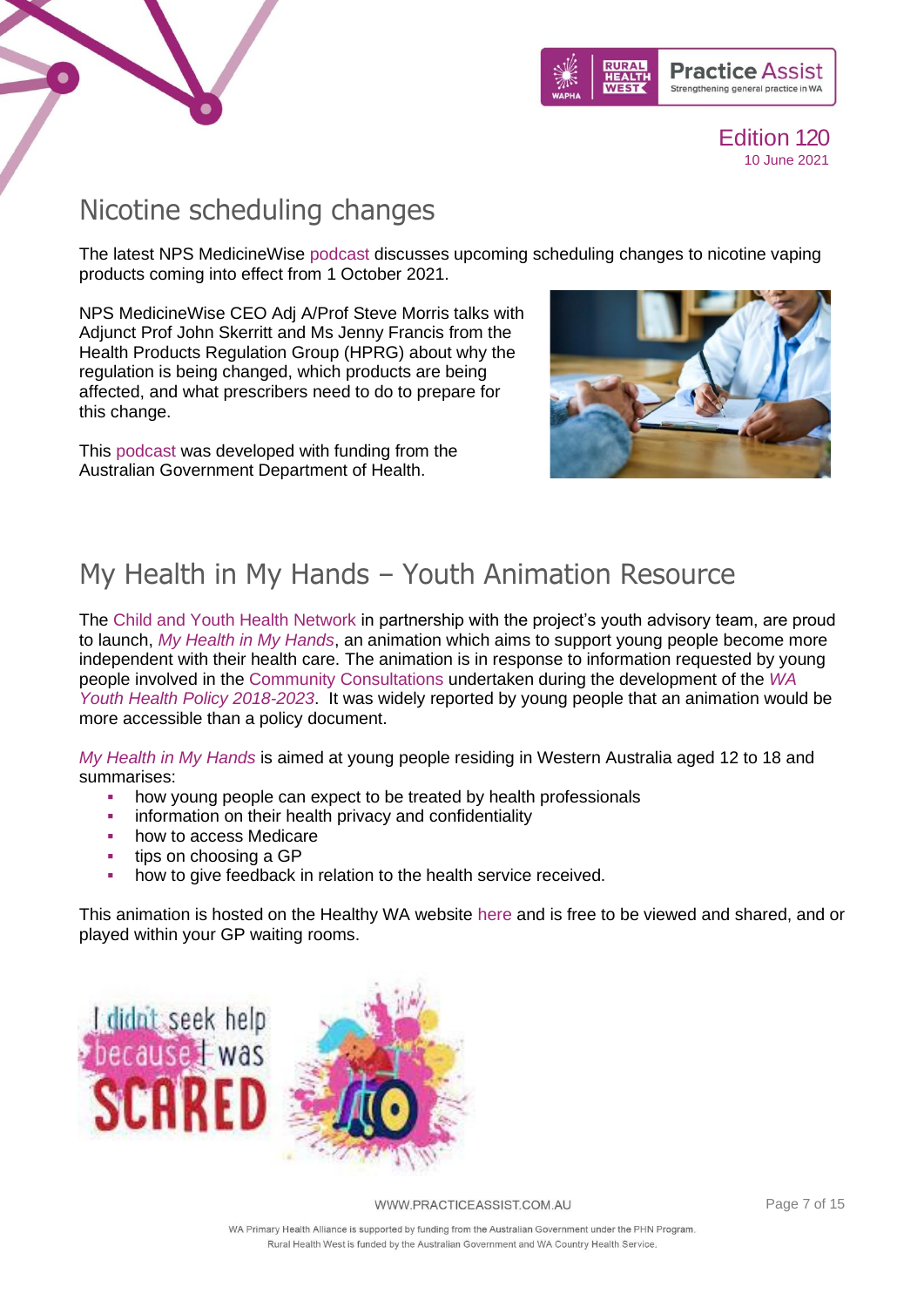



All about me

### <span id="page-7-0"></span>Purple Book review – GP input

The Child and Adolescent Health Service (CAHS) and Western Australian Country Health Service (WACHS) are currently reviewing the "All about me" Personal Health Record content. One aspect under review is the '6-8-week doctor check' section and triplicate form use, to determine inclusion/exclusion in future editions.

We have consulted with over 500 consumers, and they value the information GP's provide in the 6-8 week doctor check tab. We intend to keep this page in the purple

book, however, are seeking your advice on the usefulness of the triplicate system for your record keeping purposes.

We would value your response to a short, approximately 5-10 minute survey, in relation to your triplicate form use. Click [here](https://linkprotect.cudasvc.com/url?a=https%3a%2f%2fforms.office.com%2fPages%2fResponsePage.aspx%3fid%3dub4mXTDXQ0OiUdFwyoY3fLx4opvo8NhBhEB36xU6NVxUQTAzTEVBSEI5QUE0QjRKM0FKOUlKU1MxWC4u&c=E,1,RcnV_7vXBoN9zZSQsj_evKGCU-rMDI1-4P-Gfu0hKs0WnjgWLFGt4VZJINcyOdrKJTyoeco4e2qE0kF0l8MNw6QiJe9eY66jkUXf3alJ&typo=1) to complete. The survey will be open until Friday 2<sup>nd</sup> July 2021.

Please contact Kelly Bibby, Senior Project Officer – Nursing, Child and Adolescent Health Service with any questions; email [Kelly.Bibby@health.wa.gov.au](mailto:Kelly.Bibby@health.wa.gov.au) or phone 6372-4507.

# <span id="page-7-1"></span>Evidence based online perinatal depression and anxiety treatment available to GPs

The Perinatal Depression e-Consortium (PDeC)\*, led by the Parent-Infant Research Institute (PIRI), is pleased to provide a range of tools and resources to support general practice to better help women with perinatal depression and anxiety. The [MumSpace](https://linkprotect.cudasvc.com/url?a=http%3a%2f%2fwww.mumspace.com.au&c=E,1,SmBqnma4sA5kaUBcZ1pW1OKxEZ88F4t0I5Gz0gVS0OB5ZtZoY4W3DZt5rRcOjZmFbAszfw9YttuMoIIDO_Aga24i0qbos4ADXvZkh4ZAg6d5&typo=1) initiative offers [MumMoodBooster](https://linkprotect.cudasvc.com/url?a=http%3a%2f%2fwww.mummoodbooster.com&c=E,1,Dfg363RPLWGolc-rqUW64HbmzxNqRqWYwH4hkL48rqNJmPb_OlKOk7zbej8BwWZpckg578ePkE-DTlcqJgwJNeqXLi9N9Iz_KCOXPjpE0mPvnQ,,&typo=1) and [Mum2BMoodBooster:](https://linkprotect.cudasvc.com/url?a=http%3a%2f%2fwww.mum2bmoodbooster.com&c=E,1,9PXlZewbP0wuR3uzWjSS8Hy6RidgrdHpe5x5T44RP0CoOzkOyXRtG_nhTphZH62J8XJ8KW8_oG-_JGn0jJHMN1XWtYVGhRHPp2-tQUrlm2j5aTA,&typo=1) free, effective evidence-based online treatment programs for mild to moderately-severe antenatal and postnatal depression and anxiety.

They have also recently developed a clinician portal that allows GPs to directly refer patients to MumMoodBooster and track their progress. GPs have rapid, secure log-in access to comprehensive screening assessments and progressive summary reports.

For further information on this service please visit the [MumSpace](https://linkprotect.cudasvc.com/url?a=http%3a%2f%2fwww.mumspace.com.au&c=E,1,SmBqnma4sA5kaUBcZ1pW1OKxEZ88F4t0I5Gz0gVS0OB5ZtZoY4W3DZt5rRcOjZmFbAszfw9YttuMoIIDO_Aga24i0qbos4ADXvZkh4ZAg6d5&typo=1) website.

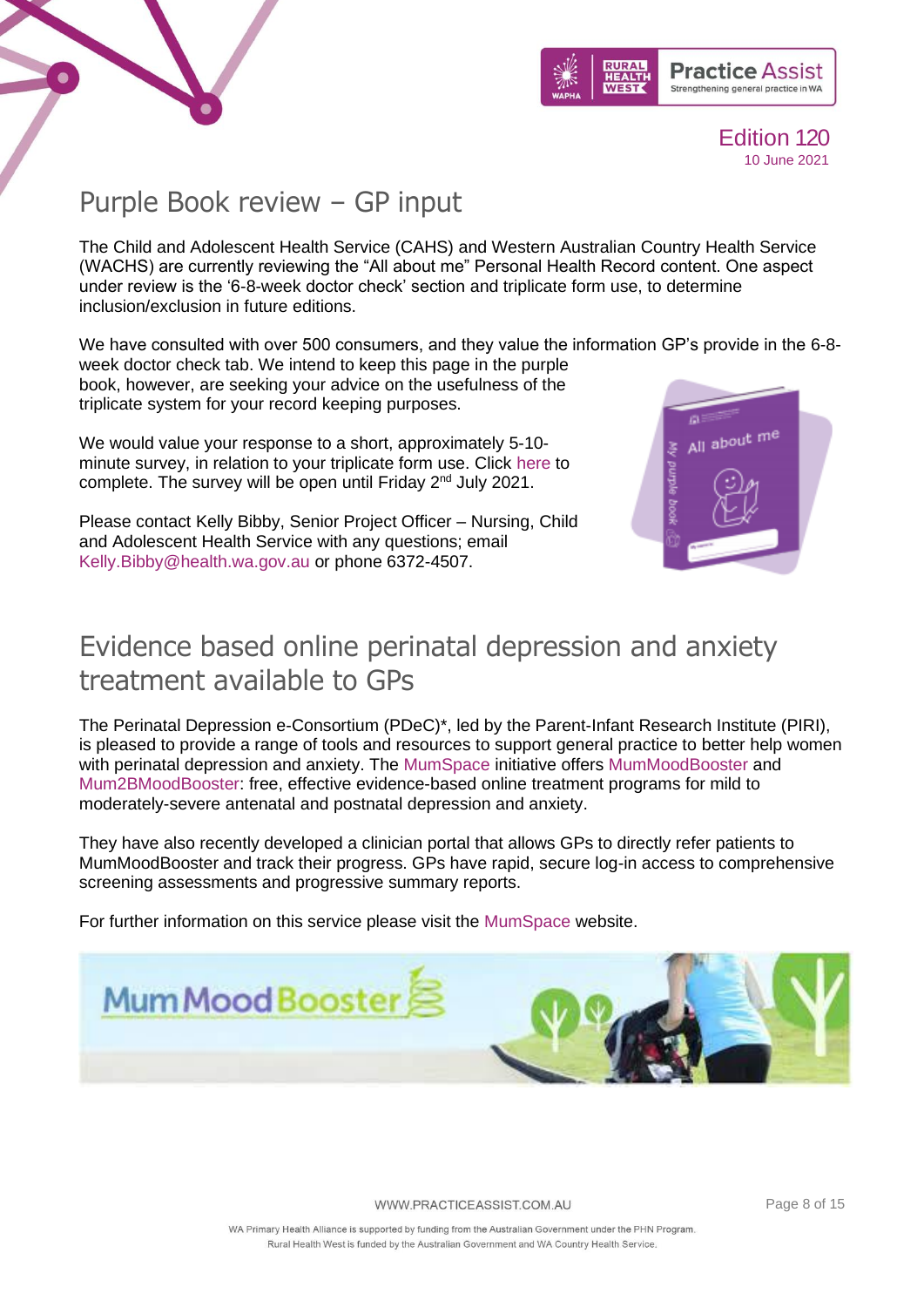



<span id="page-8-0"></span>Pilot participants wanted for new Lotterywest funded health and wellness program 



Diabetes WA, through the generous support of Lotterywest, is set to pilot a new digital health and wellness program for people at risk of developing type 2 diabetes, heart disease and stroke.

The program, called *Let's Prevent - Digital, supported by Lotterywest*, is an online, behavioural change program which aims to support participants work towards wellness and to improve their longterm health outcomes.

The program is currently being adapted by Diabetes WA for Australian audiences and a 6-week pilot program is scheduled to commence in late August 2021. 

#### *Diabetes WA are looking for people to participate in the 6-week pilot program and we would*  love you to recommend the pilot program to your patients that may be at risk of developing *type 2 diabetes, heart disease or stroke.*

To be eligible to participate, your patients will need to be aged 18 years of age or older, have an email address, and access to the internet via a computer, tablet or smartphone. They must not have had a previous diagnosis of diabetes or currently be pregnant.

Participants successfully completing the program will be rewarded with a \$50 Mastercard incentive (subject to terms and conditions).  

You can find out more information and your patients can register their interest to participate in the pilot program at [https://www.diabeteswa.com.au/lets-prevent-digital/.](https://linkprotect.cudasvc.com/url?a=https%3a%2f%2fwww.diabeteswa.com.au%2flets-prevent-digital%2f&c=E,1,1mI3mWOG51T-Sdru5KA9oht_3Wibg6v6veoIZaSaRRrM2mbs2syLlJpMcn3u4kCoiENDqviTgVI8kKJwdegR4FXfe3P2fCBetNgNNvkb-mqxyN3uzA,,&typo=1)  Alternatively, if you have further questions, please call the Diabetes WA Helpline on 1300 001 880 during business hours.



WWW.PRACTICEASSIST.COM.AU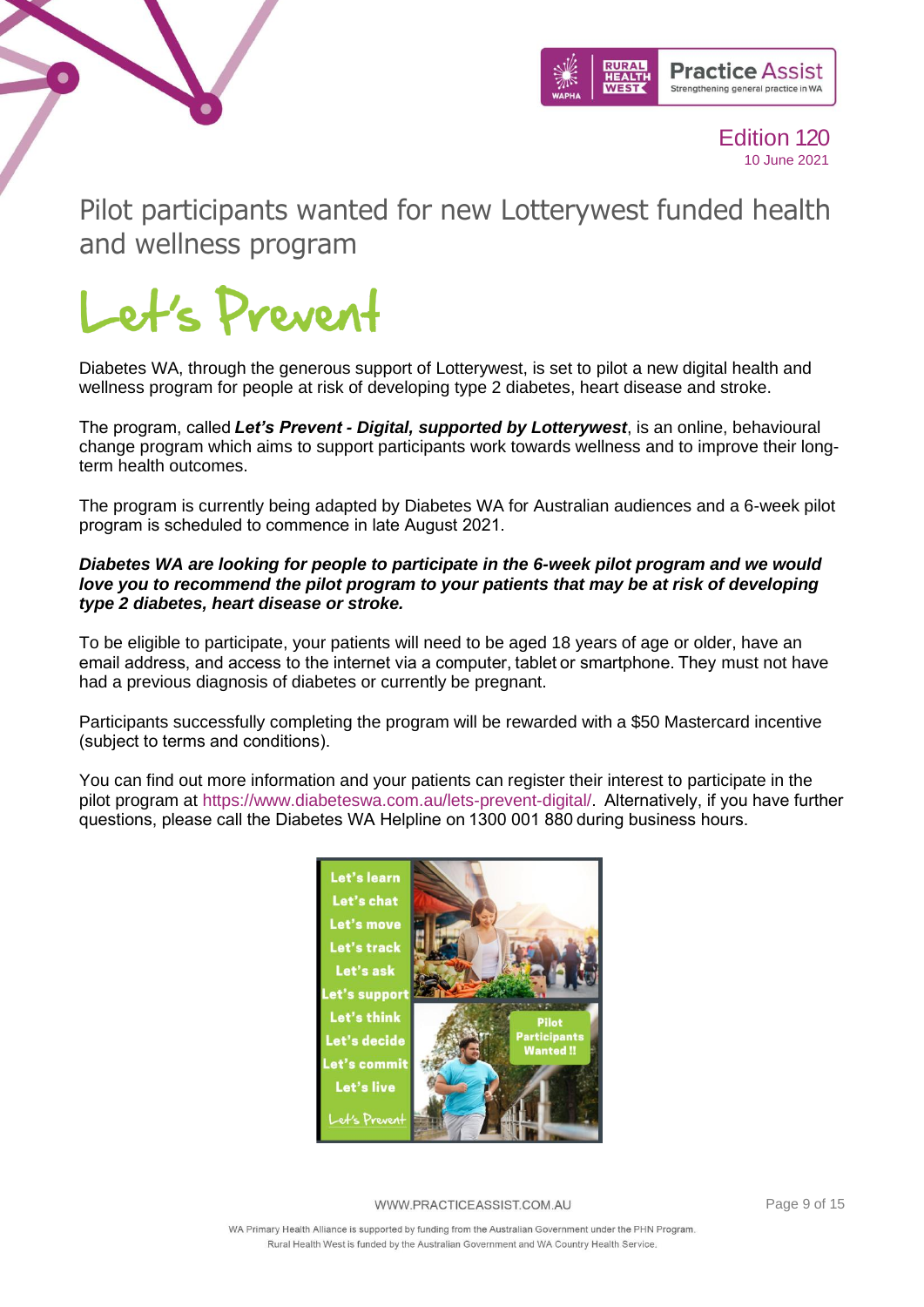



# <span id="page-9-0"></span>Royal Perth and Bentley Hospitals – Outpatient Clinic Letter Secure Messaging to GPs

Royal Perth Bentley Group is excited to be able to deliver one of the key improvements requested by GPs in the *East Metropolitan Health Service Communication for Safety 2020 GP Survey*!

Royal Perth Hospital (RPH) and Bentley Hospital commenced secure messaging to deliver most outpatient clinic letters to GPs in June 2021.

Key points:

- If you currently receive secure electronic discharge summaries from Royal Perth Hospital, we have your correct details. No action is needed.
- If your contact details or list of doctors working at your practice require checking or alteration, please telephone 9224 3673, fax: 9224 2348 or email on [RPH.GPN.Coordinator@health.wa.gov.au](mailto:RPH.GPN.Coordinator@health.wa.gov.au)
- **.** If we do not have secure messaging details and we have your fax number, we will fax the letter instead, because this will still reach you sooner than snail mail.
- Where a letter appears to have been successfully transmitted by secure messaging or fax, a hard copy of that outpatient letter will NOT be mailed.
- Where we do not have your secure messaging code or fax number or the letter is not able to be transmitted, the letter will be sent by post.
- Letters from clinics that do not have this facility will continue to be mailed for now (unless manually faxed if urgent).
- If you receive an outpatient letter for a patient who does not attend your practice, please contact the RPH Medical Typing Unit by telephone on 64775299, fax on 6477 5271 or by email on [rph.clinicletters@health.wa.gov.au](mailto:rph.clinicletters@health.wa.gov.au) (include patient name, DoB, medical record number, speciality and date of letter).
- Most RPH and Bentley outpatient letters as well as outpatient and inpatient pathology and imaging results are also now uploaded to the patient's My Health Record. Please check your patient's My Health Record for information needed before requesting from medical records, pathology or imaging.

### <span id="page-9-1"></span>Important changes to Gastroenterology ASI at Bentley Hospital

Bentley Hospital gastroscopies and colonoscopies are now delivered as direct access endoscopy, not under the Ambulatory Surgery Initiative (ASI)**.**

### **Patients already on the waiting list will not be affected by these changes.**

For **new** referrals, Bentley Hospital will no longer accept gastroenterology endoscopy referrals for "out-of-catchment" patients and, as a result, it is anticipated EMHS-catchment patients will have earlier access to direct endoscopy.

The referral process for GPs will still be via the Central Referral Service (CRS). Pending an updated endoscopy referral form, the existing referral form (mentioning ASI) can still be used and CRS will forward referrals of the Royal Perth Bentley Group-catchment patients to RPBG.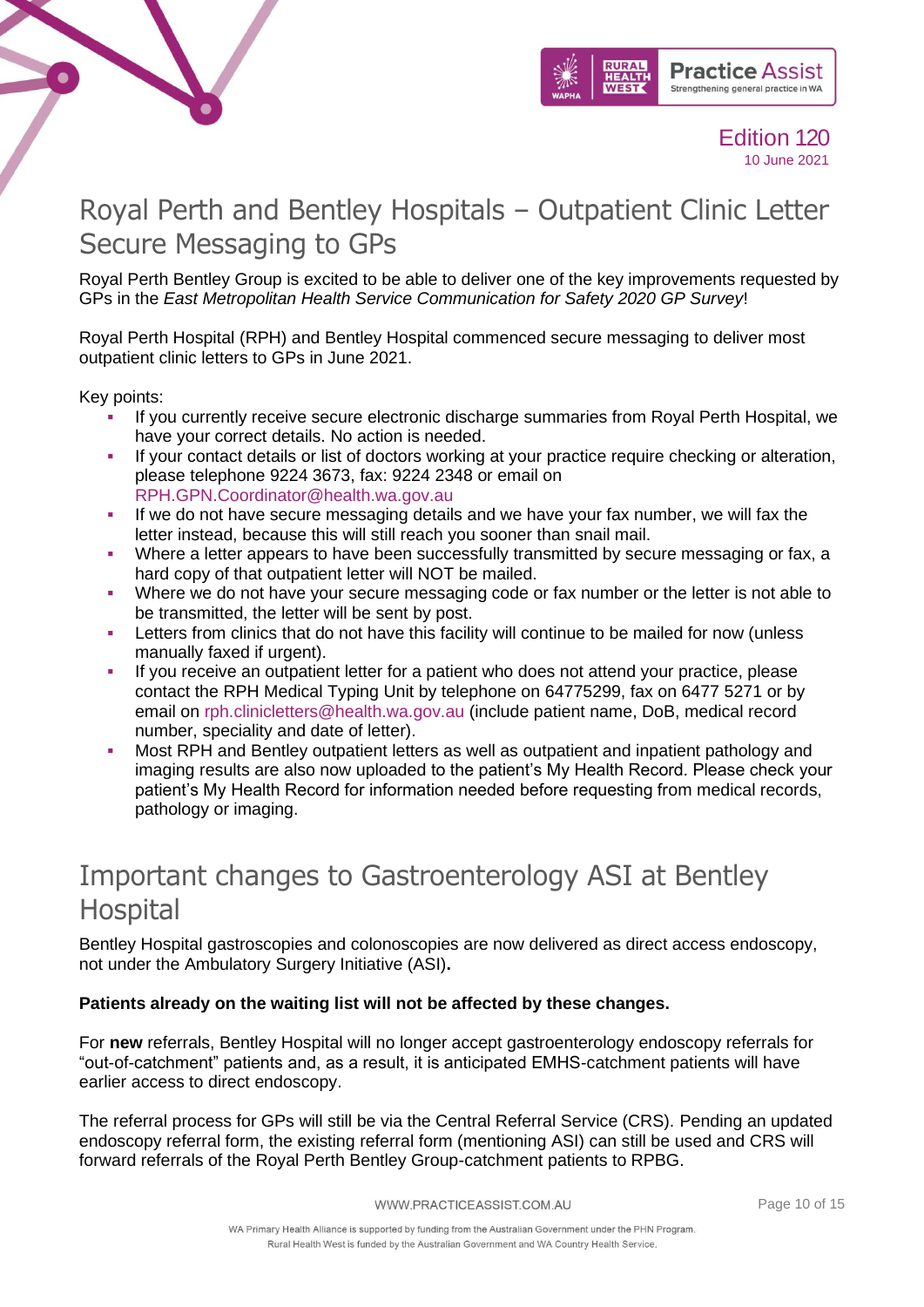



### <span id="page-10-0"></span>Practice Assist Resource Library

As part of our support for general practices, Practice Assist maintains a library of useful resources in our [Practice Assist Resource Library.](https://www.practiceassist.com.au/Resource-Library) These resources range across different topics from GP Accreditation, Practice Incentives Program, to the latest in resources around COVID-19.

Here are some of our new and updated resources:

#### **COVID-19 Resources**

- COVID-19 Checklist Preparing Patients for [vaccination at a different location](https://www.practiceassist.com.au/PracticeAssist/media/ResourceLibrary/210326-WA-COVID-19-Checklist-Preparing-patients-for-vaccination-at-a-different-location.pdf) (new)
- COVID19 Vaccination for Nonparticipating [practices](https://www.practiceassist.com.au/PracticeAssist/media/ResourceLibrary/COVID19-Vaccination-for-Non-participating-practices-210325.pdf) (new)
- COVID-19 Vaccination Planning [Implementing a vaccination clinic checklist](https://www.practiceassist.com.au/PracticeAssist/media/Coronavirus-(COVID-19)/WA-COVID-19-Vaccination-Planning-Checklist-210323.pdf) (new)
- **MBS COVID-19 Vaccine Suitability** [Assessment Items](https://www.practiceassist.com.au/PracticeAssist/media/ResourceLibrary/MBS-COVID-19-Vaccine-suitability-Assessment-Service-Factsheet-210316.pdf) (new)
- [COVID-19 Vaccination Checklist](https://www.practiceassist.com.au/PracticeAssist/media/ResourceLibrary/WA-COVID-19-Vaccination-Checklist-210302.pdf) (new)
- [COVID-19 Vaccine Eligibility Checker](https://covid-vaccine.healthdirect.gov.au/eligibility) (new)

#### **Digital Health**

How to access AIR through My Health [Record and find a patient's immunisation](https://www.practiceassist.com.au/PracticeAssist/media/ResourceLibrary/Digital%20Health/Accessing-AIR-through-MHR-Fact-Sheet-V2-210413.pdf)  [history](https://www.practiceassist.com.au/PracticeAssist/media/ResourceLibrary/Digital%20Health/Accessing-AIR-through-MHR-Fact-Sheet-V2-210413.pdf) (new)

**Medicare** 

- **MBS Items for Medical Practitioners in 3GA** [Programs and MDRAP](https://www.practiceassist.com.au/PracticeAssist/media/ResourceLibrary/Medicare%20Benefits%20Schedule/MBS-Items-for-3GA-Programs-and-MDRAP-Fact-Sheet.pdf) (new)
- Advance Care Planning (ACP) and [supporting MBS items](https://www.practiceassist.com.au/PracticeAssist/media/ResourceLibrary/Medicare%20Benefits%20Schedule/Advance-Care-Planning-Fact-Sheet-V1-210514.pdf) (new)

If you have an idea for a new resource or feedback on our current resources, please email [practiceassist@wapha.org.au](mailto:practiceassist@wapha.org.au) with ideas and comments.

### Medicare Benefits Schedule Changes

From 1 July 2021 there will be changes made to the MBS. While most of these changes apply to surgical items, the following may impact general practice.

#### **Heart Health Assessment**

Items 699 and 177 will be amended from 1 July 2021, with these services only applying to a patient who is 30 years old or older. This will align the items with the current evidence-based age cohorts for the Australian Absolute Cardiovascular Disease Risk calculator.

#### **Indexation**

Indexation is to be applied to most of the general medical services items, all diagnostic imaging services, except nuclear medicine imaging and magnetic resonance imaging (MRI) and two pathology items. The MBS indexation factor for 1 July 2021 is 0.9 per cent.

Further information on the indexation schedule for the MBS is available on the [here.](http://www.mbsonline.gov.au/internet/mbsonline/publishing.nsf/Content/Factsheet-MedicareIndexationSchedule)

#### **MBS XML files**

The July 2021 Medicare Benefits Schedule (MBS) files, including an updated XML file, are available [here.](http://www.mbsonline.gov.au/internet/mbsonline/publishing.nsf/Content/Downloads-210701)

Updated Factsheets and MBS Quick guide will be available soon.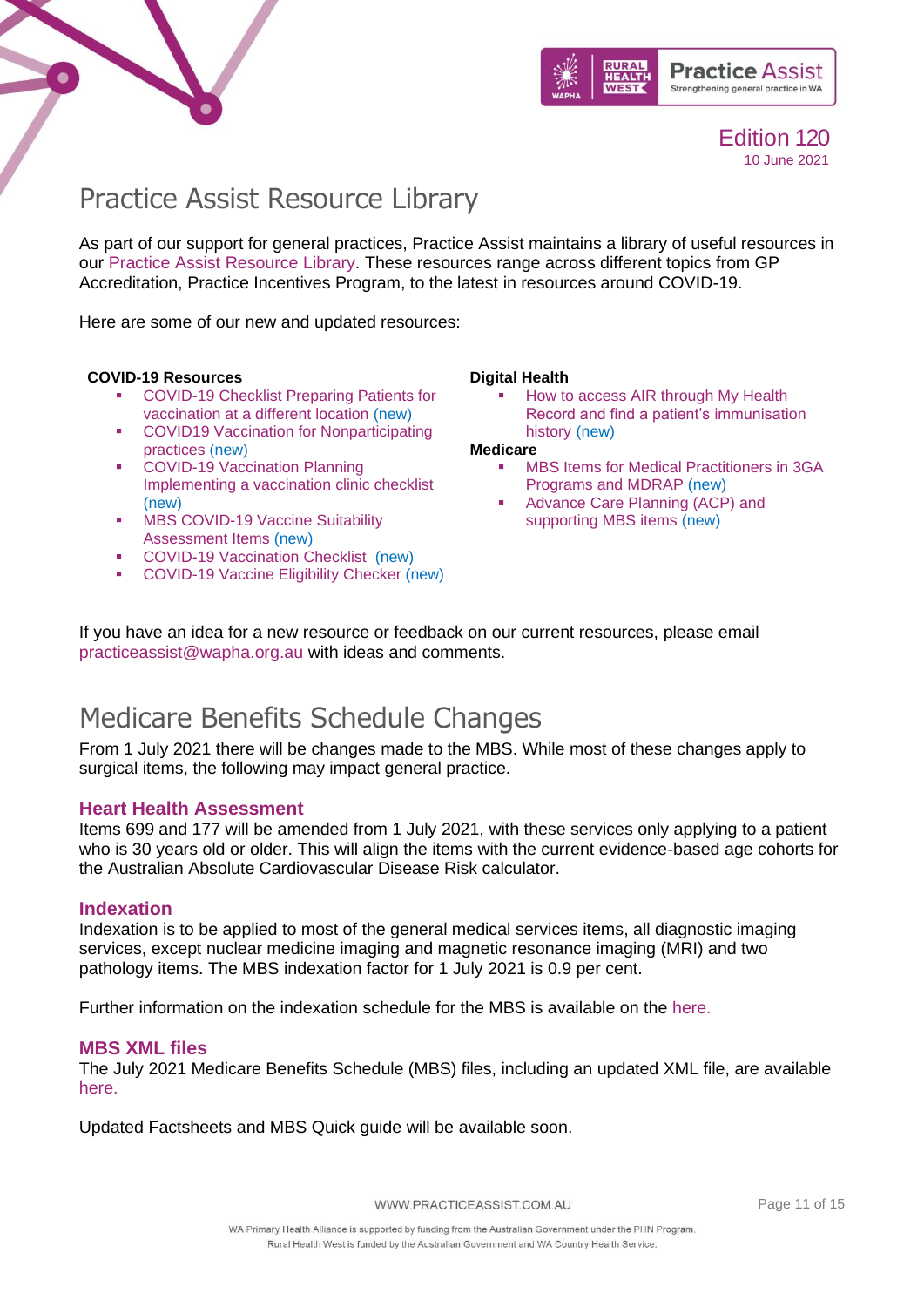



### <span id="page-11-0"></span>Health Promotion Events

### **Men's Health Week is 14-20 June 2021**

More males die at every stage through the life course, more males have accidents, more males take their own lives and more males suffer from lifestyle-related health conditions than females at the same age.

Meanwhile, men are less frequent visitors to general practitioners, and the perception is that they don't care about health or that health services are not well-prepared to interact with men effectively.

In Australia, Men's Health Week provides a platform for challenging and debating key issues in men's health and to raise the profile of men, their health outcomes and health needs around the country each June.

The Men's Health Week approach celebrates the strengths of men, the contributions they make and the important role they play in society.

This national Men's Health Weeks seeks to recognize and promote:

- Men's health is a critical issue and that there are health issues which only affect men
- **Promoting awareness of men's** approach to health
- Changing the way health care is provided to be more sensitive towards men's needs
- Creating school and community programs which target boys and young men
- Connecting health and social policies to better pursue men's health goals

For further information please visit the Men's Health Week [website,](https://www.menshealthweek.org.au/) and or access resources [here.](https://www.menshealthweek.org.au/events/resources/2021-brochures)

**THINGS YOU CAN DO DURING** н **14-20 JUNE SHARE** HOS

| <b>Coming up soon</b>                      |            |
|--------------------------------------------|------------|
| World Blood Donor Day                      | June 14    |
| Red Apple Day                              | June 16    |
| World Sickle Cell Day                      | June 19    |
| National Palliative Care Week              | June 19    |
| <b>Infant Mental Health Awareness Week</b> | June 23-27 |
| World Scleroderma Day                      | June 29    |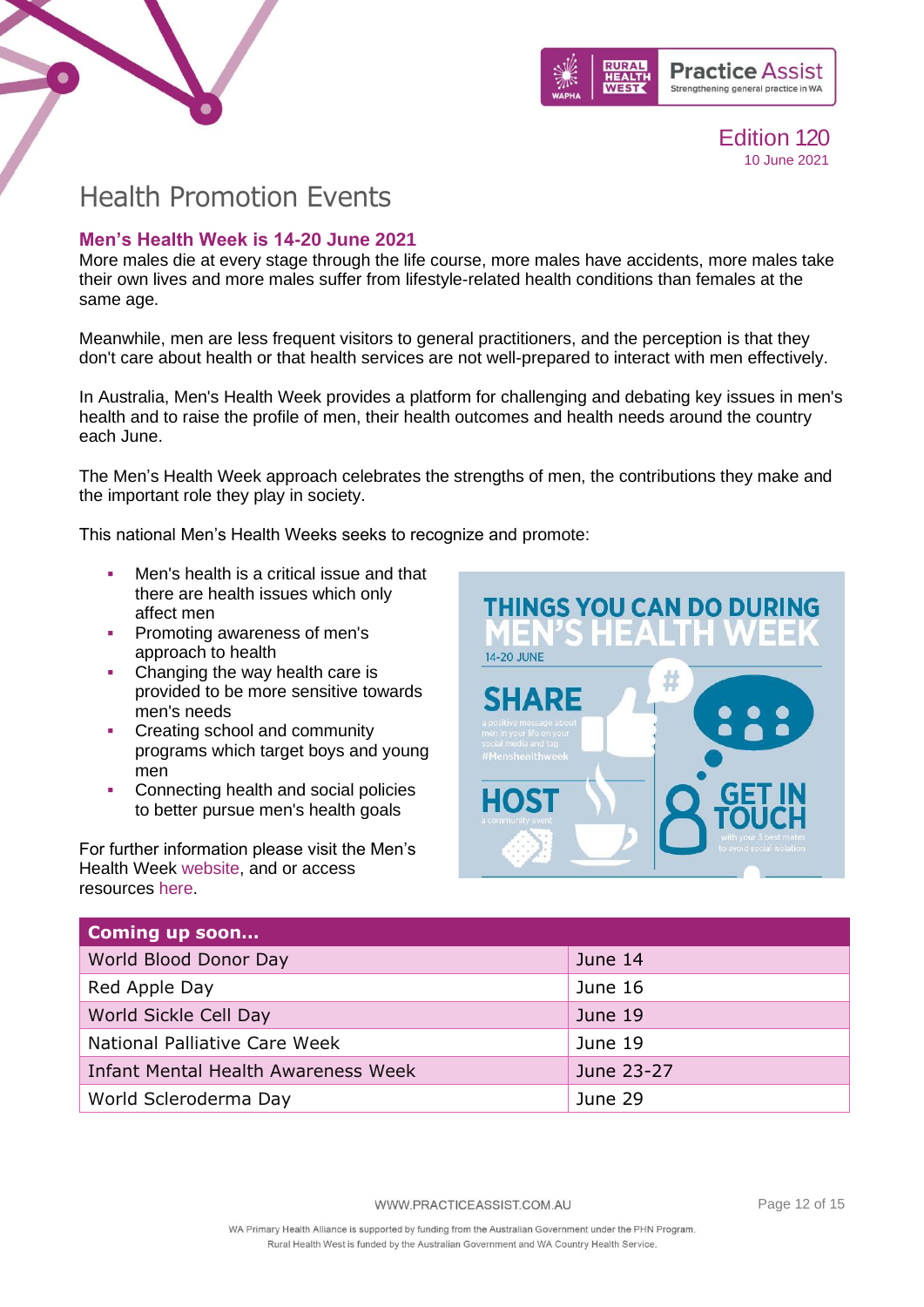

### WA Ear & Telehealth Forum



 $\bullet$ 

### **WA Ear and Hearing Telehealth Forum 2021**

Working together to explore the role of telehealth along the ear health pathway



#### **Date: Friday 11 June 2021 | Venue: Esplanade Hotel Fremantle by Rydges**

Facilitated by Rural Health West

Health professionals and providers are invited to join us for this one-day event to:

- Explore the role of telehealth across the patient's ear health journey and lifespan.
- Identify state-wide telehealth capabilities, where telehealth systems are working well and where improvements can be adopted.
- **•** Share knowledge and skills to improve health care delivery in Aboriginal communities through innovative telehealth solutions.
- Participate in hands-on interactive upskilling and education.
- **EXECT 4** Learn practical applications including use of technology and culturally inclusive practices for Aboriginal people and families.
- Engage and network with other health professionals and providers working to reduce the burden of ear disease.

View the flyer [here,](https://www.practiceassist.com.au/PracticeAssist/media/Practice-Connect/Ear-and-Hearing-Telehealth-Forum-flyer_WEB-EMAIL_1.pdf) or to view the program or for more information, please visit the [website.](https://linkprotect.cudasvc.com/url?a=https%3a%2f%2fruralhealthwest.cmail19.com%2ft%2fr-l-tlitltll-l-q%2f&c=E,1,GEX6sH9OFZ51oRqjX7OCpAA46ssnK-nS2sdXH6sXo0IGZexbq3-sdvfR0nTI3PHlBoK-dAMEo5iBSGC_T0JqFRMHRIGhq5isqhD7Z8dUxDIbBGt1YxMaQmM,&typo=1)

# Reminder – Upcoming Immunisation Conferences

### **Immunisation Coalition Adult Immunisation Forum**

The 5th Adult Immunisation Forum will take place on Monday 28 June 2021, over 4 virtual sessions. The meeting will be of particular interest to health professionals, immunisation specialists, policy makers and anyone else working on the front line of public health.

**Date:** Monday 28 June - **Time:** 8am

Learn more and register [here.](https://us02web.zoom.us/webinar/register/8716207146762/WN_0QU3PsqIRN-rZ2wJM4GFBw)

### **17th National Immunisation Conference 2021**

The 17th [National Immunisation Conference](https://linkprotect.cudasvc.com/url?a=https%3a%2f%2fncirs.cmail20.com%2ft%2ft-l-mulgud-ejtjjtdtk-jd%2f&c=E,1,ahlFN3nNmkKENQ3vor_DoLTlRfd9DWLFjYcxKbBkUIIEdAZ3VgDJYCfnzD9tpwwNC8wXbZlO50RYDvM8p3uZV12C2CfDBmnTV8Iop3Z4TkAFWWamNRuh5uY,&typo=1) will be hosted as a virtual conference. In 2021 the conference theme has been updated to 'Immunisation in the COVID pandemic era'. Registration continues to be available.

**Date:** Tuesday 29 June to Thursday 1 July 2021 - **Time:** Various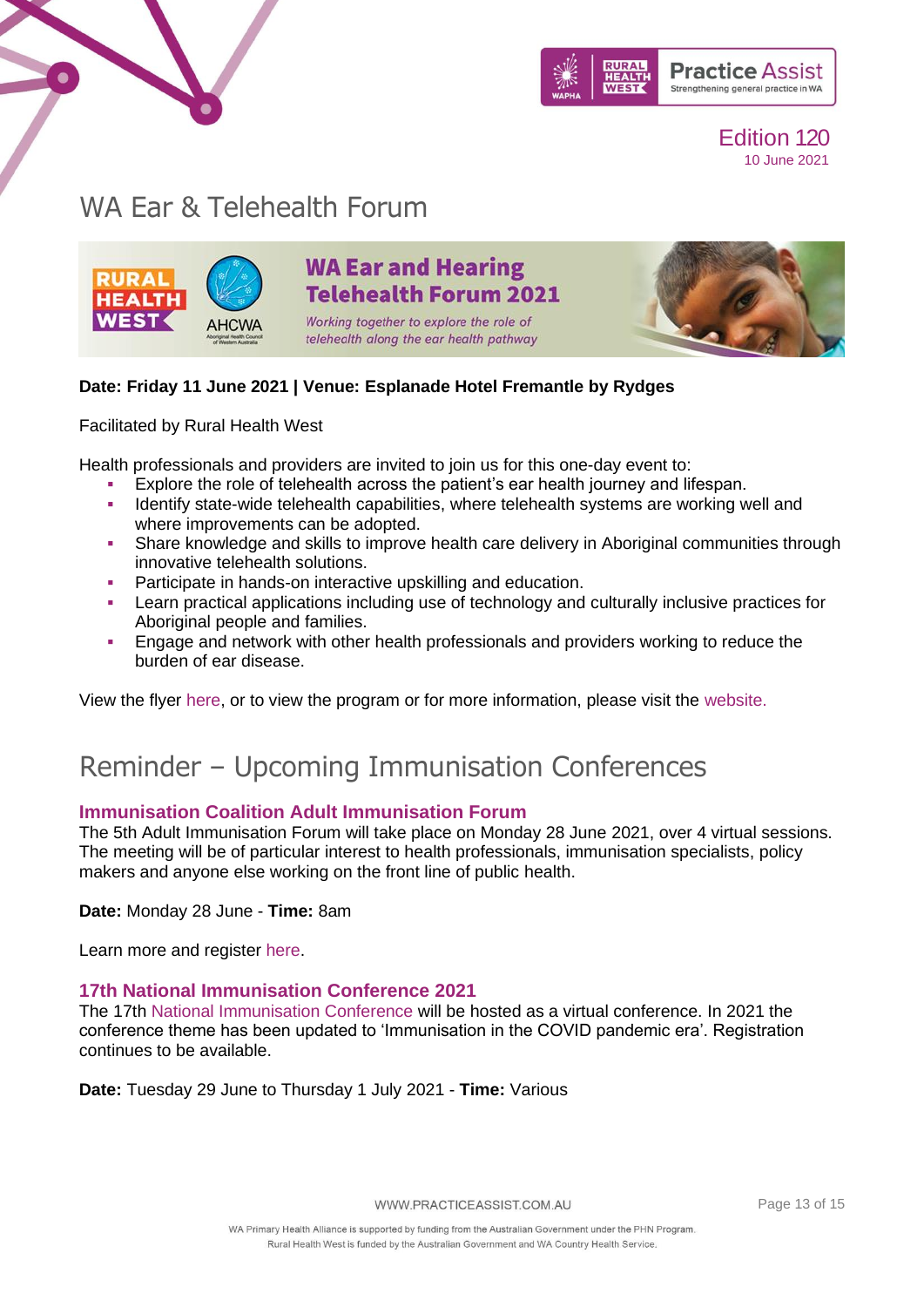



### <span id="page-13-0"></span>Education and training

Visit our Webinars & Workshops page at [www.practiceassist.com.au](http://www.practiceassist.com.au/) for the events calendar.

#### **Webinars & Workshops**

Hepatitis [B in Primary Care](https://www.racgp.org.au/racgp-digital-events-calendar/online-event-items/webinars/hepatitis-b-in-primary-care) Presented by RACGP / ASHM Thursday 10 June

[International Conference on Nursing Ethics and](https://researchfoundation.net/event/index.php?id=1367772)  [Medical Ethics](https://researchfoundation.net/event/index.php?id=1367772) Presented by Research Foundation Thursday 10 June

#### [Rural Clinicians, Rural Practice and Voluntary](https://www.wapha.org.au/event/rural-clinicians-rural-practice-and-voluntary-assisted-dying-symposium/)  [Assisted Dying Symposium](https://www.wapha.org.au/event/rural-clinicians-rural-practice-and-voluntary-assisted-dying-symposium/) [Presented by RHW & WACHS](https://www.wapha.org.au/event/rural-clinicians-rural-practice-and-voluntary-assisted-dying-symposium/) [Friday 11 June](https://www.wapha.org.au/event/rural-clinicians-rural-practice-and-voluntary-assisted-dying-symposium/)

[WA Ear and Hearing Telehealth Forum 2021](https://www.practiceassist.com.au/PracticeAssist/media/Practice-Connect/Ear-and-Hearing-Telehealth-Forum-flyer_WEB-EMAIL.pdf) [Presented by Rural Health West & Partners](https://www.practiceassist.com.au/PracticeAssist/media/Practice-Connect/Ear-and-Hearing-Telehealth-Forum-flyer_WEB-EMAIL.pdf) [Friday 11 June](https://www.practiceassist.com.au/PracticeAssist/media/Practice-Connect/Ear-and-Hearing-Telehealth-Forum-flyer_WEB-EMAIL.pdf)

[Obstetric Emergencies](https://www.ruralhealthwest.com.au/general-practice/professional-development/conferences-events/2021/06/11/default-calendar/obstetric-emergencies-(obs)---kalgoorlie) [Presented by Rural Health West](https://www.ruralhealthwest.com.au/general-practice/professional-development/conferences-events/2021/06/11/default-calendar/obstetric-emergencies-(obs)---kalgoorlie) [Friday 11 June](https://www.ruralhealthwest.com.au/general-practice/professional-development/conferences-events/2021/06/11/default-calendar/obstetric-emergencies-(obs)---kalgoorlie)

[Rural Anaesthesia Down Under Conference 2021](https://www.ruralhealthwest.com.au/general-practice/professional-development/conference/2021/06/13/default-calendar/rural-anaesthesia-down-under-conference-2021) [Presented by Rural Health West](https://www.ruralhealthwest.com.au/general-practice/professional-development/conference/2021/06/13/default-calendar/rural-anaesthesia-down-under-conference-2021) Sunday [13 to Wednesday 16 June](https://www.ruralhealthwest.com.au/general-practice/professional-development/conference/2021/06/13/default-calendar/rural-anaesthesia-down-under-conference-2021)

Online Health - [Professional Diabetes Upskilling](https://members.diabeteswa.com.au/event/sessions?id=Online_Health_Professional_Diabetes_Upskilling2490971628) Presented by Diabetes WA Monday 14 June

#### [Recovery and Recovery Plans](https://waamh.org.au/events-and-training/event?eventtemplate=27-recovery-and-recovery-plans-online&event=34t) Presented by WAAMH Thursday 17 June

[Driving and Dementia: the GP's dilemma](https://kapara.rdbk.com.au/landers/7b631a.html) [Presented by Dementia Training Australia](https://kapara.rdbk.com.au/landers/7b631a.html) [Thursday 17 June](https://kapara.rdbk.com.au/landers/7b631a.html)

[Regional Cancer Education Series -](https://www.eventbrite.com.au/e/regional-cancer-education-series-kimberley-program-part-1-7923-tickets-153430283107) Kimberley [program: Part 1](https://www.eventbrite.com.au/e/regional-cancer-education-series-kimberley-program-part-1-7923-tickets-153430283107) Presented by Cancer Council Saturday 19 June

[Rural Obstetrics and Gynecology Forum 2021](https://ruralhealthwest.eventsair.com/gpo-forum-2021/) [Presented by Rural Health West](https://ruralhealthwest.eventsair.com/gpo-forum-2021/)

[Friday 18 to Sunday 20 June](https://ruralhealthwest.eventsair.com/gpo-forum-2021/)

[Is it depression or adjustment disorder?](https://www.mhpn.org.au/members#/Meeting/21594) Presented by Mental Health Professionals **Network** 

Thursday 24 June

[Women's Health and Family Services -](https://whfs.org.au/2021/05/28/community-info-sessions/) [Community Information Sessions](https://whfs.org.au/2021/05/28/community-info-sessions/)

Presented by Women's Health & Family Services Joondalup – Wednesday 23 June Northbridge – Friday 25 June

#### [WA Foot Collaborative Annual Meeting](https://www.diabeteswa.com.au/professionals/training/training-for-health-professionals/wafcam/)

Presented by Diabetes WA Saturday 26 June

[Curing Hepatitis C in Primary Care](https://ashm.org.au/eventinforeg2/?id=6b2552a9-44a2-eb11-b1ac-002248150301) Presented by ASHM

Saturday 26 June [Motivational Interviewing in Primary Care:](https://www.racgp.org.au/racgp-digital-events-calendar/online-event-items/webinars/rural-health-webinar-series-motivational-interview)  [Improving lifestyle factors in the population one](https://www.racgp.org.au/racgp-digital-events-calendar/online-event-items/webinars/rural-health-webinar-series-motivational-interview)  [consultation at a time](https://www.racgp.org.au/racgp-digital-events-calendar/online-event-items/webinars/rural-health-webinar-series-motivational-interview) Presented by RACGP & Ochre

Thursday 1 July

### [General Practice Conference & Exhibition](https://www.emedevents.com/c/medical-conferences-2021/general-practice-conference-exhibition-gpce-perth-2021)  [\(GPCE\) Perth 2021](https://www.emedevents.com/c/medical-conferences-2021/general-practice-conference-exhibition-gpce-perth-2021)

Presented by Reed Exhibitions Saturday 24 & Sunday 25 July

[PATHFINDER: Early career GP conference 2021](https://racgp.au1.qualtrics.com/jfe/form/SV_6KEemh74qpzMsmO) Presented by RACGP Saturday 7 August

[Paediatric eczema, allergy and asthma update](https://www.practiceassist.com.au/PracticeAssist/media/Practice-Connect/PNWA-allergy-update-flyer-21Aug2021.pdf)  [for Primary Care Nurses WA](https://www.practiceassist.com.au/PracticeAssist/media/Practice-Connect/PNWA-allergy-update-flyer-21Aug2021.pdf)  Presented by Perth Children's Hospital

Saturday 21 August

[Cervical Screening for nurses](https://shq.org.au/course/certificate-nursing-cervical-screening-only/) Presented by Sexual Head Quarters (SHQ) 24 & 25 August

WWW.PRACTICEASSIST.COM.AU

Page 14 of 15